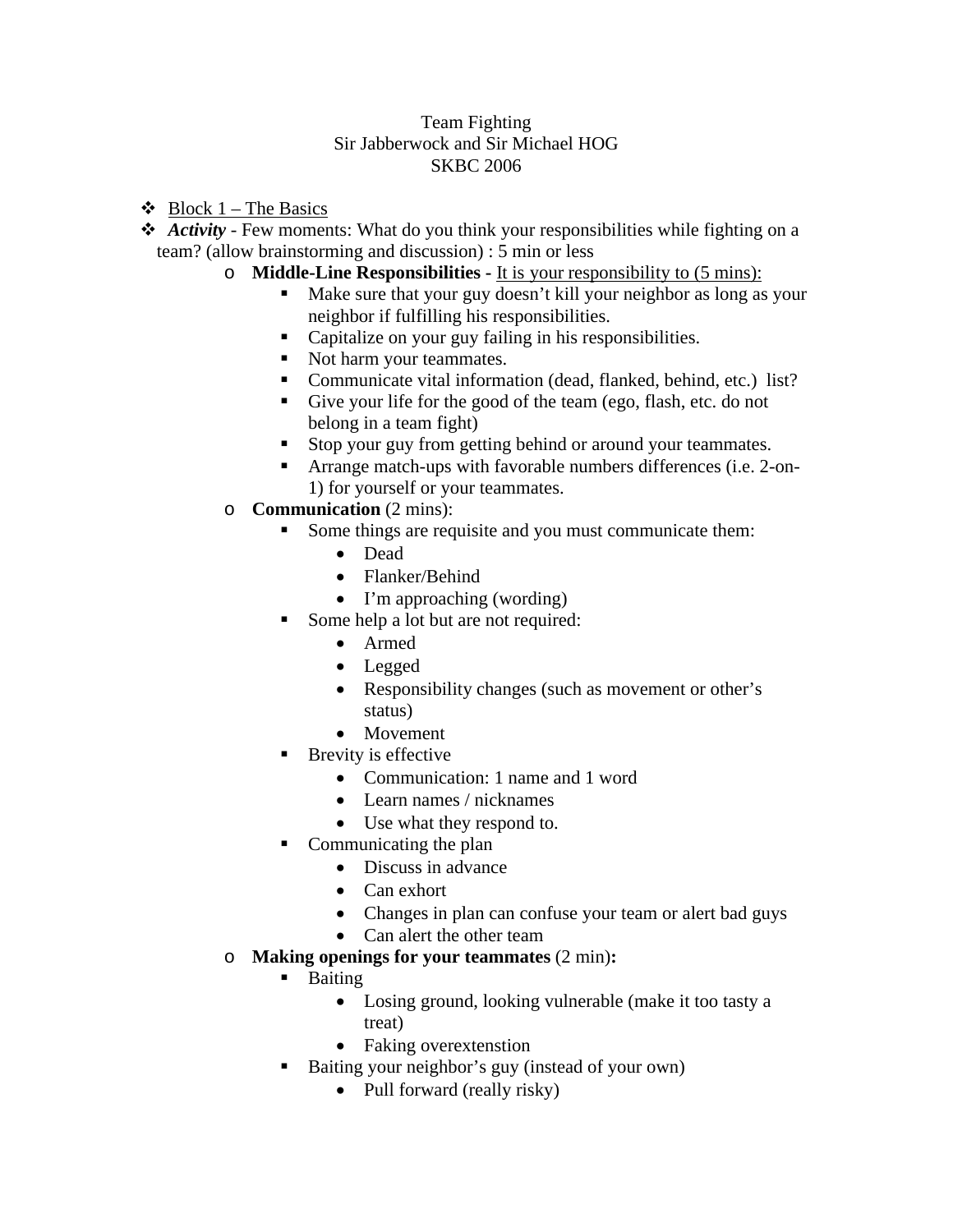- Faking overextension
- Small, sharp move. (sound, hitting the ground, little lunge)
- Free shot, just to make neighbor's guy worry
- Leg baiting (usually a trade of the leg for whatever you can get)
- o **Cross-Shots** (3 min)**:**
	- **Cross shots are the key to middle-line team fighting.**
	- Works best when your guy is conservative (there are ways of making him cautious)
	- Watch for neighbor's guy to do something dumb
	- It is easier to x-shot sword side (x-shot off side opens you up to  $x$ shots, guy on off side pays less attention, but its still a hard make, Florentine helps (make a left x-shot))
	- Fake the x-shot (especially with glances) to open up your guy. (may be intermediate) shot goes for the arm.
	- Be careful... making x-shots sets you up to be open yourself.
	- Try starting with legs. Arms are harder.
- ◆ *Activity*: In canyon drill: Point game. Kill person in front: 1 pt. Neighbor: 3pts. 10 min

 $\div$  Block 2 - Intermediate

- o **Flanking** (2 min)
	- Flanking is moving to get angles other that from the front, for the purposes of getting better than normal matchup or trades)
	- Amtgarders generally prefer flank to the right (shields in, left defense sword in)
	- Works for battlegames too (shield stops spellballs from core opposition)
	- In the absence of overwhelming threat (such as a pole or wizard), it is the duty of the outside fighters to attempt to flank… therefore the team with the strongest fighters on the outside will actually flank. When overwhelming threat exists it is those same fighter's duty to suppress said threat and think about flanking only once the threat is disposed of.
	- If both teams are matched, the battle will spread out on the flanks until one or the other breaks… that team will actually flank.
	- Since it is in the favor of both teams to flank, it is the responsibility of the outside guys to push hard and fast in order to maximize chances of successfully flanking. *Incumbent*.
- o **How to Execute a Flank** (1 min)**:**
	- Your outside guys pull slightly away from their team mates and the outermost begin moving out and around. Once the flankers have "won the flank" (i.e. done whatever is needed to allow them to flank, like beating opposing counter-flankers) they begin a hard and dedicated push against the line, especially trying to get backattacks and split attention and line cohesion.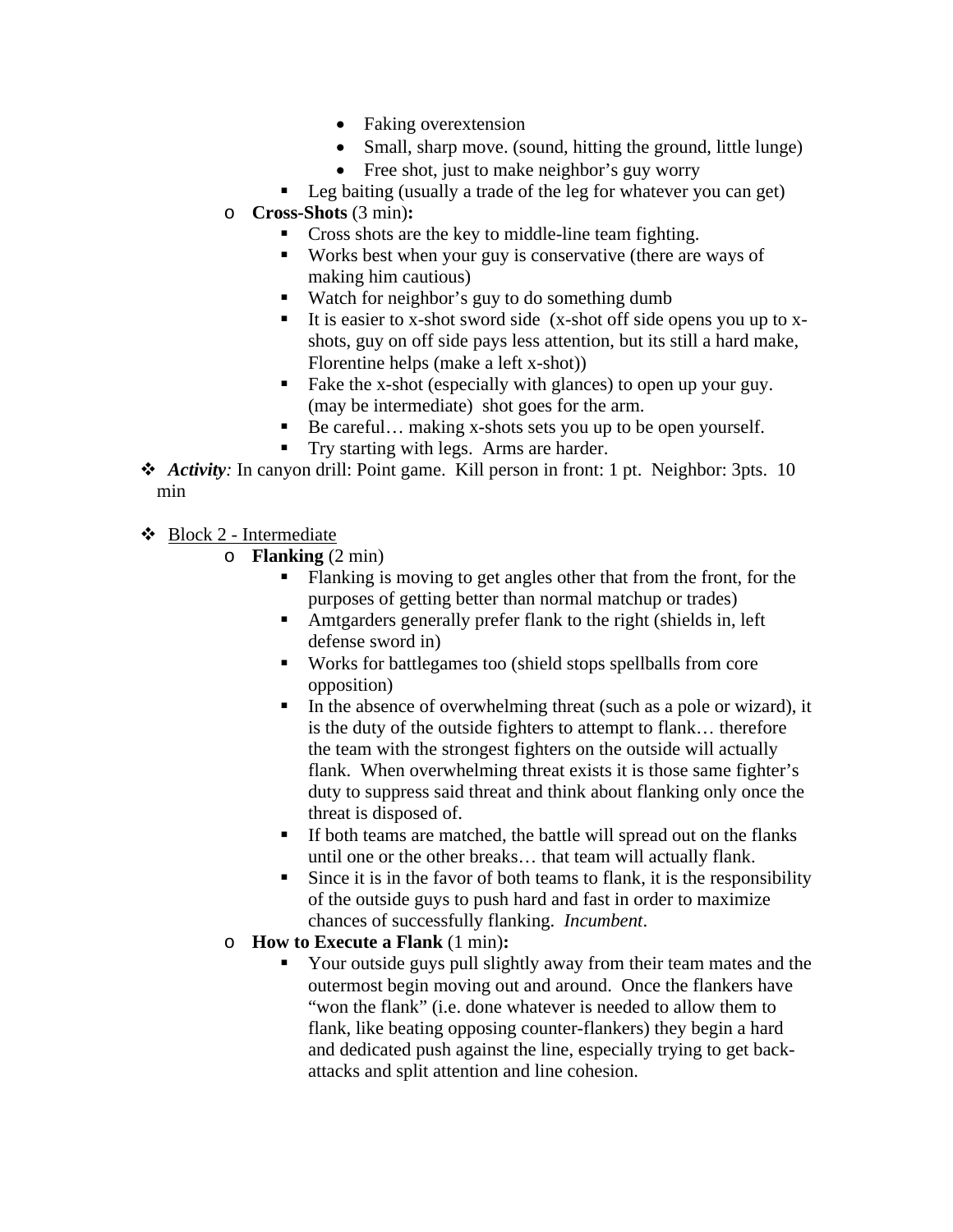- If terrain prevents you moving around your opposition, you have to move through them. Kill, kill, kill.
- o **Who should flank?** (1min)
	- Your flankers should be some of your better fighters (but should be those able to do the work…some good fighters don't like to move, or like 1-on-1 fights to much).
	- Enough skill should be committed to the flank that it gives your team a legitimate chance (at least even) to run the line.
	- *Corollary: If you're a good fighter, it is incumbent upon you to learn to be a good flanker.*
- o **Posting (counter-flanking)** (2min)
	- When don't you flank? When you can't.
	- Why can't you?
		- They already have you flanked.
		- They are better than you are.
		- Terrain, and you can't push through the guys in front of you.
	- As a post it is likely that you are at the end. What do you do? You can:
		- Go for legs. Helps stop the flankers from being effective.
		- Go for simuls. Riskier but more helpful.
		- Remember you communication responsibilities.
		- Make your fights take as long as possible, without giving dangerous ground (i.e. putting your teammates in an untenable position)
- o **Terrain** (2 mins)
	- This means, like, landscape yo.
	- The only terrain we care about is impassable terrain on the outside(s).
	- Terrain changes flanking in the following ways:
		- You have to push through instead of go around to flank.
		- It gives significant advantage to the team who has the terrain on their left.
		- It slows the time it takes for the line to collapse.
		- It can cause people to make extremely wide movement around the terrain… this is often a sneakier rather than a harder flank and must be watched for, but can be guarded by a counter-flanker of significantly less skill (often taken from the middle of the line) than a hard flank.
		- It can mean loading more skilled fighters on the left to hold the flank against aggressors or even to flank from the left.
- o **Damage Control** (2 min)
	- **Proper communication is the key to damage control.**
	- $\blacksquare$  It is the duty of the person who notices the problem to communicate it.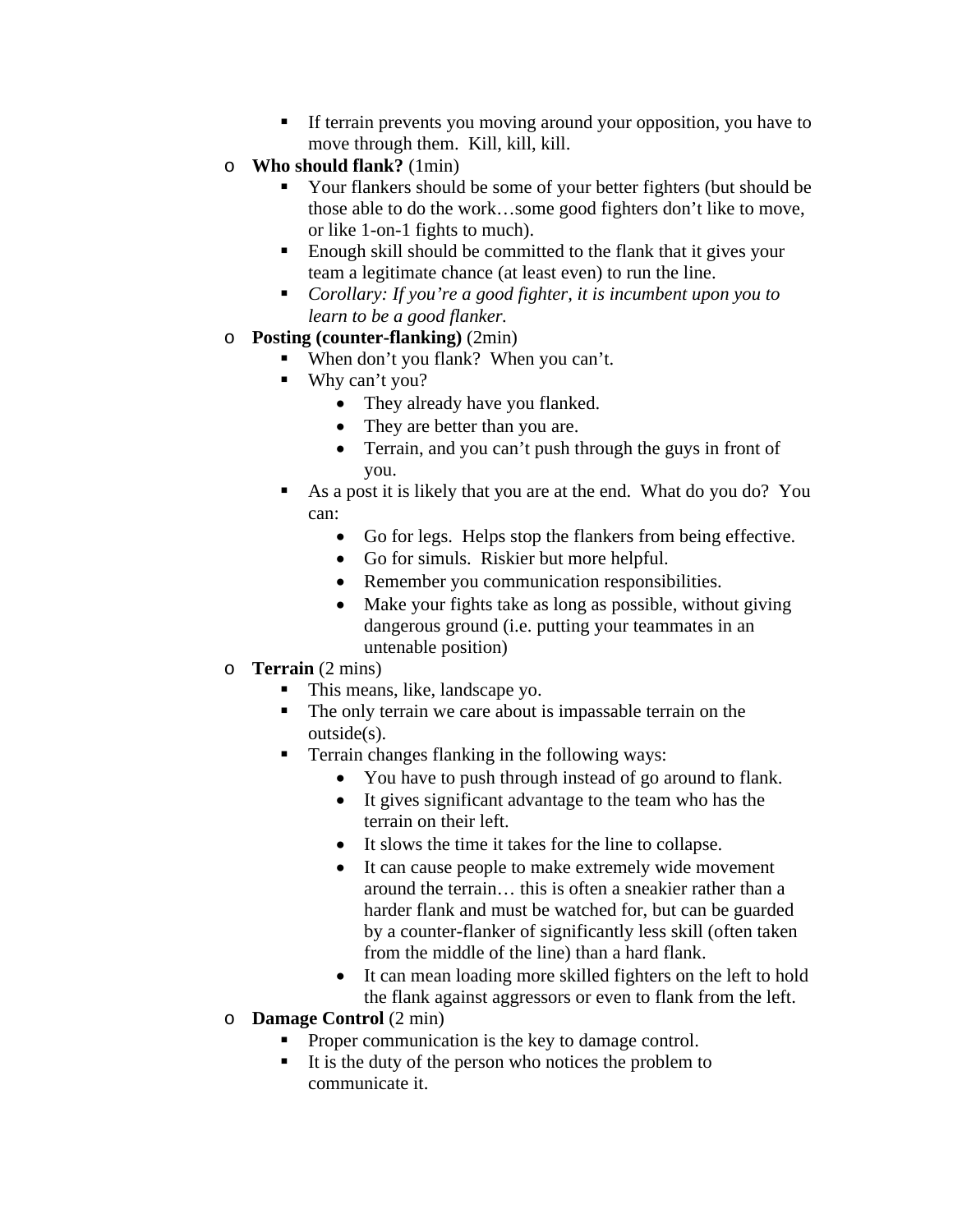- $\blacksquare$  It is the duty of the nearest person who notices to stop the flanker, usually at any cost, unless there is already someone performing that duty.
- If you believe you are best capable of stopping the damage, you should self nominate to take care of the flanker. Since the flanker usually has to be stopped one-on-one, your best one-one fighter should usually be the one to go.
- *Activity:* Let em fight 5 times, rotate through flankers, breakdown after each (you may not switch positions): 15 min.

## o **Adjusting for uneven teams** (1 min)

- $\triangleleft$  Block 3 More advanced
	- o **Pole arms** (5 min)
		- Pole-arms are the exception to many of these rules. A pole allows you to considerably extend your threat radius at the expense of defense. In a team situation a teammate can take over the defensive responsibilities and this specialization can make you both better.
		- responsibilities do not change with a pole except that the Defense and Offense switch a little
			- The teammate without the pole is responsible for keeping both his guy and the pole's guy from making a successful charge. He trades this for little offensive responsibility.
			- The Pole is responsible for keeping both enemies back with his larger threat radius.
			- The Pole is responsible for attacking often and quickly. Lots of bad shots are better than not enough good shots.
			- In terms of the responsibilities listed above, this means the guard is not only responsible for making sure his opponent doesn't get his neighbor but also he is partially responsible for making sure that the pole's opponent doesn't get the pole.
			- The pole user takes over some of the responsibility for taking advantage the the mistakes of his guard's opponent.
		- Guards on either side of the pole make this work even better but the theory is the same.
		- Flanking
			- The addition of a pole doesn't change the basic fact that you should always flank.
			- However, the coordination required to allow two (or more) people to move together is enough of a challenge as to make flanking as a pole/guard team significantly harder. Also the greater total threat radius that the unit has, makes them considerably harder to flank against. Often this means that poles don't flank as much but do hold a flank a lot..